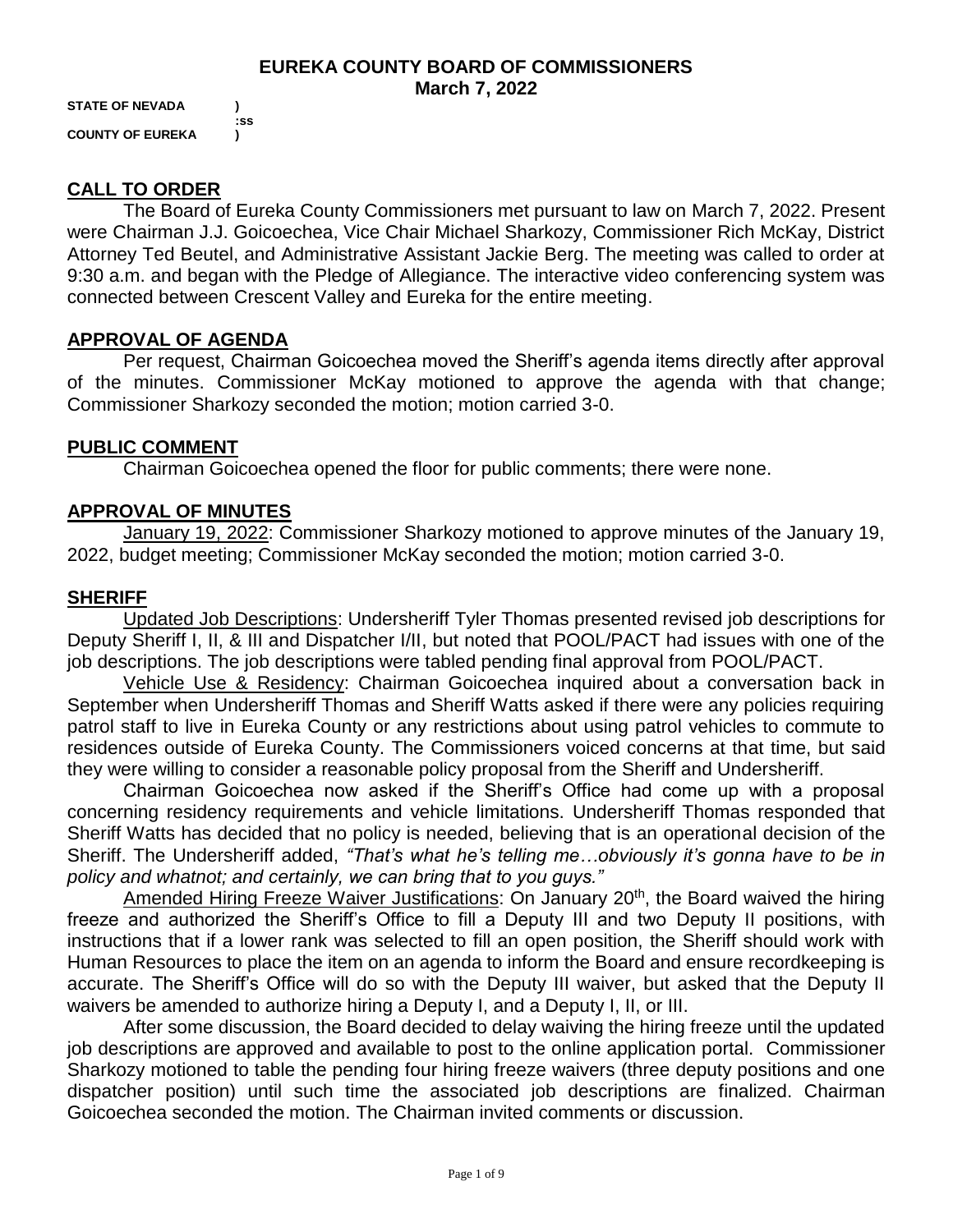Undersheriff Thomas explained that a previous waiver had been granted for a Dispatcher position, which still has a pending resignation date. A candidate has already been vetted for the Dispatcher position related to today's hiring freeze waiver request. He asked that the previous waiver with a pending date be swapped with the one presented today, allowing them to move forward with the hire.

The Board agreed to amend the motion per the request to allow the Sheriff's Office to move forward with filling the Dispatcher position based on tying the waiver of the hiring freeze to the Dispatcher position with the earliest resignation or termination date. The Chairman called for the final vote; motion carried 3-0.

## **COMPTROLLER**

Payment of Expenditures: Expenditures were presented for approval by Comptroller Kim Todd. Commissioner Sharkozy motioned to approve expenditures in the amount of \$334,313.49 for accounts payable, \$362,193.52 for payroll and benefit related expenses (including employee paid deductions), and the following pass-through tax allocations: \$1,036,370.69 (school taxes) and \$4,056.77 (general taxes) to Nevada State Controller, \$236.17 to Nevada Department of Taxation, \$250.00 to Nevada Division of Minerals, and \$126.00 to Washoe County Crime Lab for a grand total of \$1,737,546.64. Commissioner McKay seconded the motion. Motion carried 3-0.

Fund Balance Report: The Board reviewed the current fund balance report.

## **FISCAL YEAR 2022-2023 BUDGET**

Tentative Budget Overview: Comptroller Kim Todd gave an overview of the tentative budget, with updated personnel costs (salaries, benefits), changes discussed at the last meeting, carryover items, and estimated revenues. Final revenue projections are due March  $25<sup>th</sup>$ , and Ms. Todd commented that she didn't anticipate significant changes, noting that the State's final revenue projections are typically higher than the preliminary estimates.

Ms. Todd highlighted the capital outlay items budgeted in the General Fund and the Capital Projects Fund. She explained that the budget was somewhat inflated because it included capital expenditures that couldn't be procured in the current fiscal year due to supply chain issues, and capital expenditures that must be budgeted in order to move forward for items that likely won't be delivered until the subsequent fiscal year, also due to delays in the supply chain.

Ms. Todd voiced concern that \$2.7 million was tentatively budgeted in the Capital Projects Fund, which is nearly 68% of the \$4 million balance. She identified fiber infrastructure and the Sheriff's vehicles as primary demands on this fund. Due to this, she suggested moving a portion of network costs to the General Fund, and she will work with the Sheriff to see if any of the five requested vehicles can be postponed to a subsequent budget year.

Chairman Goicoechea agreed, reminding everyone that the Sheriff had stated his intent to sell certain vehicles to Nye County (if the Board declares them surplus property). He said the Sheriff's fleet might need to be reexamined to identify any vehicles that could be utilized an additional year, allowing some of the new vehicle purchases to be suspended until the next budget year. The final budget will be adopted at a public hearing in May, and the Board indicated there may be some additional changes between the tentative and final budget.

## **GREAT BASIN OPERATING, LLC**

North Diamond Valley #1-27 Oil Well Exploration Project EA: John "Patrick" Ellbogen, Manager, and Bill Ehni, Geologist, were in attendance representing Great Basin Operating, LLC. Mr. Ellbogen said they asked to be placed on the agenda to address some of the County's concerns over the project, which were stated in a comment letter to the BLM.

Mr. Ellbogen said that Great Basin Operating became involved in the North Diamond Valley #1-27 Oil Well Exploration Project five years earlier and has been working with the BLM the past 15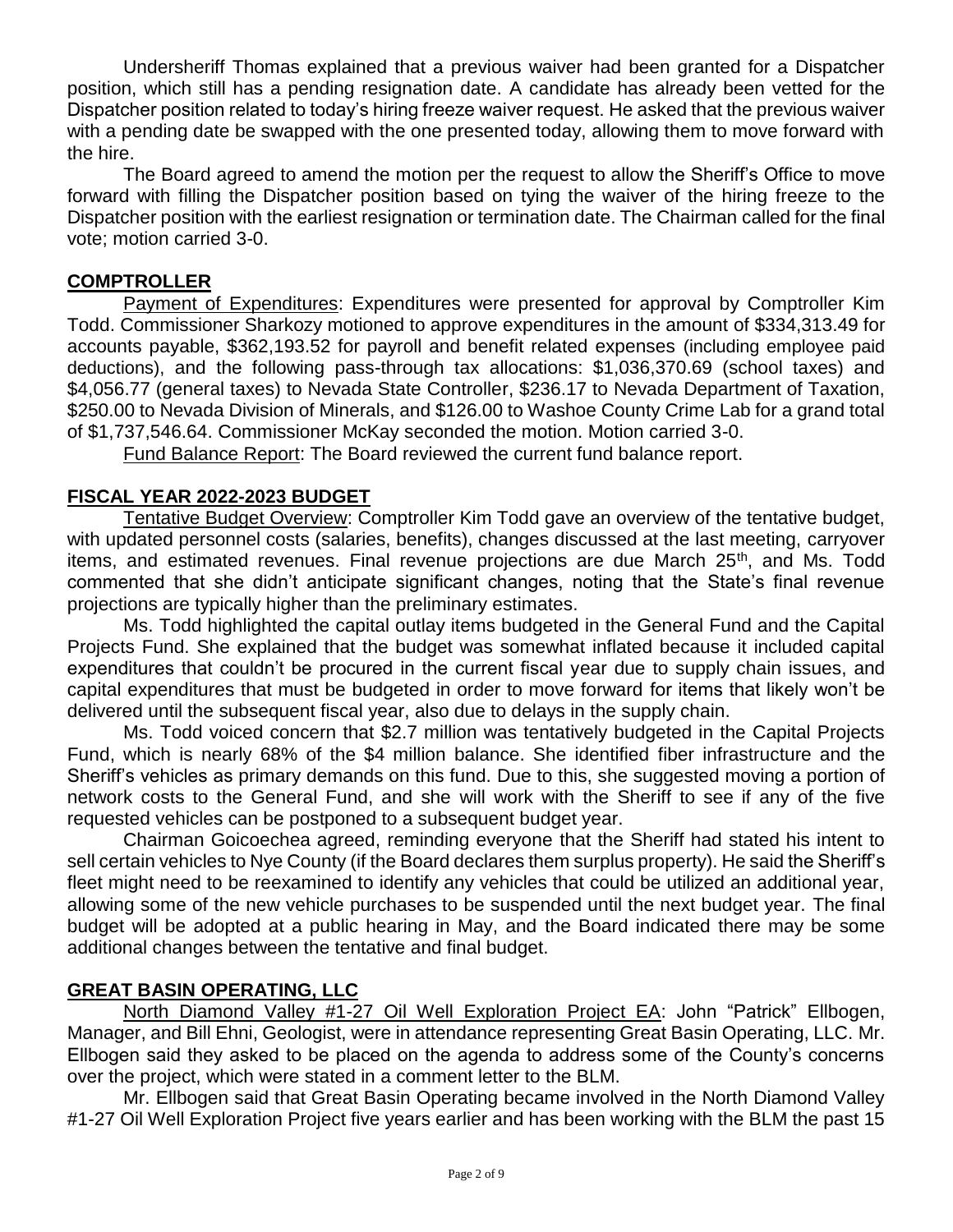months to begin the permitting process. He explained that the proposed well is in Elko County, but approximately 25% of the project's 87,000 acre land footprint is in Eureka County.

For transparency, Chairman Goicoechea disclosed that he has a ranching interest in Huntington Valley, the location of the drill site and proposed oil well.

The presentation included maps showing the drill site, roads, gravel pits, and water wells (including proposed temporary water well). Great Basin Operating has negotiated with the BLM for use of a gravel pit in Eureka County, which will involve travel on County roads. The surface use plan dictates that the proponent maintain all roads in the existing condition or better, and improvements are planned for the two-track access road in Elko County. Mr. Ehni clarified that the project is not within the Diamond Valley Hydrographic Basin.

The gentlemen again referenced the County's concerns voiced in a letter to the BLM related to this project. These concerns included lack of coordination, project location (the name North Diamond Valley is misleading because it is in Huntington Valley), County roads, sage grouse issues, and impacts to water resources, grazing, public safety, and socioeconomics.

Chairman Goicoechea noted that the comments were directed to the BLM. The County is historically heavily involved in EISs (Environmental Impact Statements) and EAs (Environmental Assessments) for projects within Eureka County and projects affecting Eureka County, and the local BLM Districts are well aware of this. It's disappointing when an EA comes out with no County involvement, and with decisions affecting County roads and other resources. The Chairman added that projects like this typically expand, and this one has the potential of expanding into Eureka County, which is why it needs to be done right from the beginning.

The gentleman again stated they were meeting with the Board as a sign of good faith and invited the County's involvement. Mr. Ehni requested that Eureka County inform the BLM, by letter if possible, that the County has met with and will be working with Great Basin Operating on this exploration project.

#### **COMMISSIONERS**

FY23 Library Contract: The Board received the library contract for the upcoming fiscal year, with a cost reduction of \$1,213.00 over the previous year. Commissioner McKay motioned to approve signing the Fiscal Year 2022-2023 library contract with Elko-Lander-Eureka County Library System in the amount of \$113,880.00, payable in equal quarterly installments. Commissioner Sharkozy seconded the motion. Motion carried 3-0.

Letter of Support – Duckwater Road: The Duckwater Tribe has asked White Pine, Eureka, and Nye Counties, as well as Nevada Department of Transportation to cosign a letter with the Tribe addressed to Nevada's US Senators and US Congressman seeking assistance in obtaining federal assistance and funding to improve 24 miles of unpaved road from Duckwater to Eureka, and asking the Nevada congressional delegation to work with the US Department of the Interior and the US Department of Transportation to ensure that a plan for road safety improvements is developed this year.

Chairman Goicoechea asked that Congressman Mark Amodei be included in the letter. The State redistricting following the 2020 Census has placed this part of the State in Congressman Amodei's Congressional District. Commissioner McKay motioned to approve signing the letter of support for the Duckwater Tribe's efforts to secure federal assistance for road improvements and paving of the Duckwater Road, with the requested amendment. Commissioner Sharkozy seconded the motion. Motion carried 3-0.

#### **IT DEPARTMENT**

**IT Update: IT Director Misty Rowley reported on IT projects and activities.** 

Crescent Valley Projects: Quest finalized antenna installation at the Town Center in Crescent Valley, which improved latency on the cellular connection and seems to have stabilized the internet connection. The team will continue to work to improve speed issues.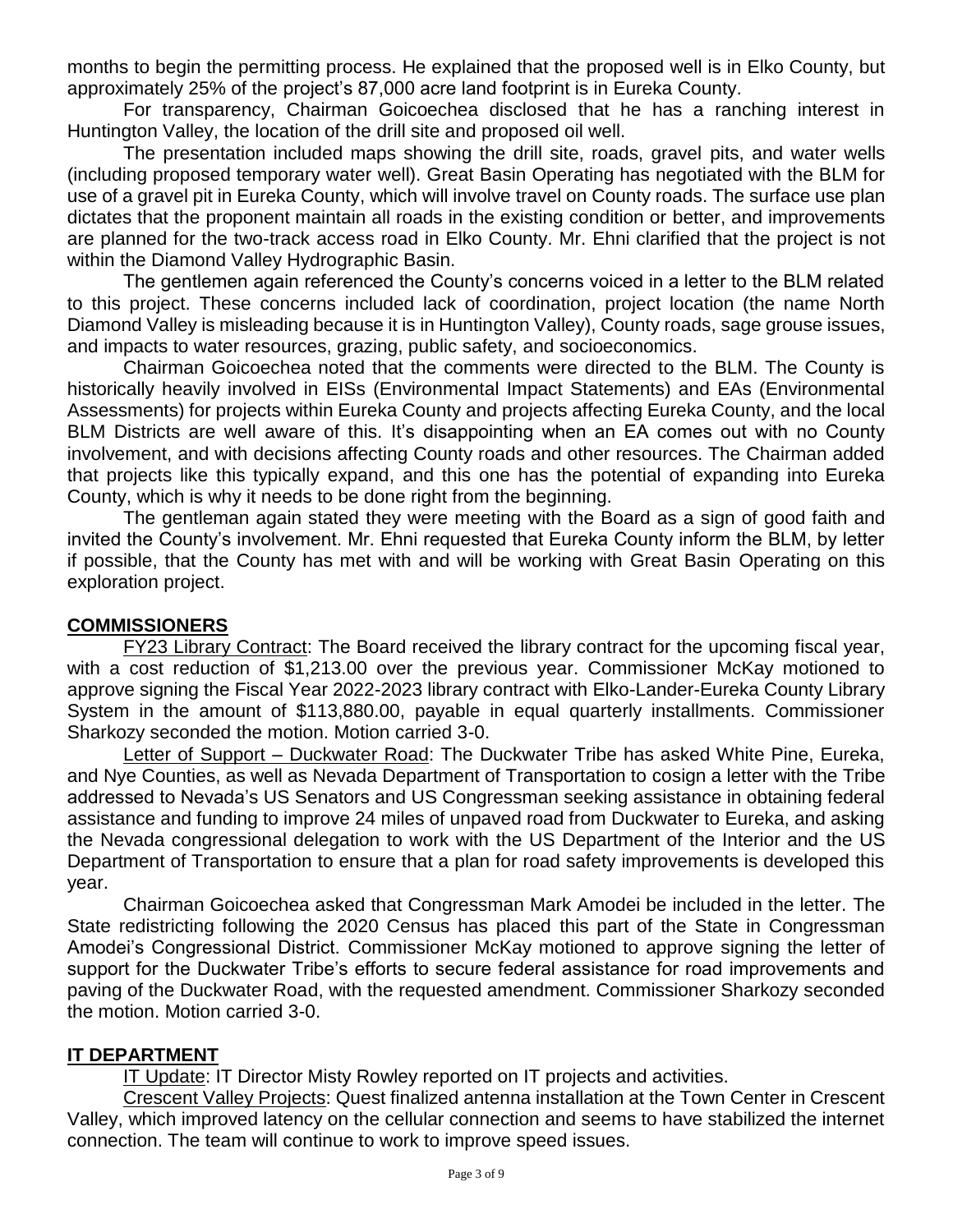EMS Safes: Ms. Rowley worked with Syber Networks to set up the Biostar program, which acts as a mini-server, on the EMS narcotic safes. Next, the devices will be connected to the network.

Sheriff's Office: Syber Networks attended a meeting on the AT&T Vestal with a company called Line 911 to determine program needs. The IT Department will now work on obtaining quotes for a server to support the program. Ms. Rowley is working with Syber Networks to upgrade the main controller at the Sheriff's Office to the latest version of Windows.

Tyler Cloud: All required installations have been completed for the Tyler Cloud. Ms. Rowley thanked the Comptroller's office for all of its help, stating it was a very big job! She continues working on the issues with payroll notifications and utility billings, and migrating more services to the Cloud.

Security Tests: Ms. Rowley met with the Department of Homeland Security to work on details related to the free cyber security penetration test.

Infrastructure Grant: Ms. Rowley continues working towards the grant submission deadline of March 9<sup>th</sup> for the broadband infrastructure grant. Preliminary estimates show design work for two completely separate broadband networks will cost closer to \$15 million, but that number has not been finalized. One network would strictly support the local government, and the other could be leased to private enterprise to serve County residents. Ms. Rowley is scheduled to work with the grant writer on March  $8<sup>th</sup>$ , but it's still unknown if everything will line up in time to meet grant deadlines.

Courthouse Backup: The IT Department is working on obtaining quotes for a 4G failover at the County Courthouse in the event the fiber connection fails. The new phone system is providing a lot of cost savings, but there is no backup and the 4G will provide that redundancy.

Monday.com: Ms. Rowley has a meeting scheduled with Monday.com regarding options to improve operational efficiency in the IT Department through collaboration and consultation.

Hyperconverged Server: Parts for the hyperconverged server are beginning to come in.

IT Support / Helpdesk Technician I: Ms. Rowley worked with Human Resources to update the technician job description, but noted there were no major changes. Commissioner Sharkozy motioned to approve the updated IT Support / Helpdesk Technician job description; Commissioner McKay seconded the motion; motion carried 3-0.

Hiring Freeze Waiver Justification – Technician: The Board reviewed the Hiring Freeze Waiver Justification and Commissioner McKay motioned to waive the hiring freeze and authorize the IT Director to fill the position of IT Support / Helpdesk Technician I. Commissioner Sharkozy seconded the motion. Motion carried 3-0.

## **ASSESSOR**

Promotion Process: Before discussing the updated job description and promotion request, Assessor Michael Mears asked for clarification on the recently implemented promotion process. It has been the practice in the Assessor's Office that as an Appraiser obtains the three State certifications, he/she can advance to Appraiser II, then Appraiser III. He felt it was unfair to require an employee hired with that understanding to now apply for the position. He understood the County desired transparency, but felt that it already exists through the budgeting process, since he cannot promote to a position unless it is first included in the budget. He also had concerns that posting an Appraiser III job announcement could mislead the public that he had a vacancy.

Chairman Goicoechea assured Mr. Mears that it was still an internal process, but does provide more transparency to the public and other offices and staff, as well as creating a clearer record of government actions and promotions. He said it was time to implement an equitable process to create another layer of transparency and to ensure that all employees who qualify have a fair opportunity if an advance position becomes available.

Human Resources Director Heidi Whimple gave a brief overview of how the internal posting process will work, explaining that an internal posting is on a separate portal than the application portal available to the general public. The promotion request form has already been approved by the Board, and the promotion process has been included as an amendment in the Personnel Policy set for adoption at an upcoming public hearing.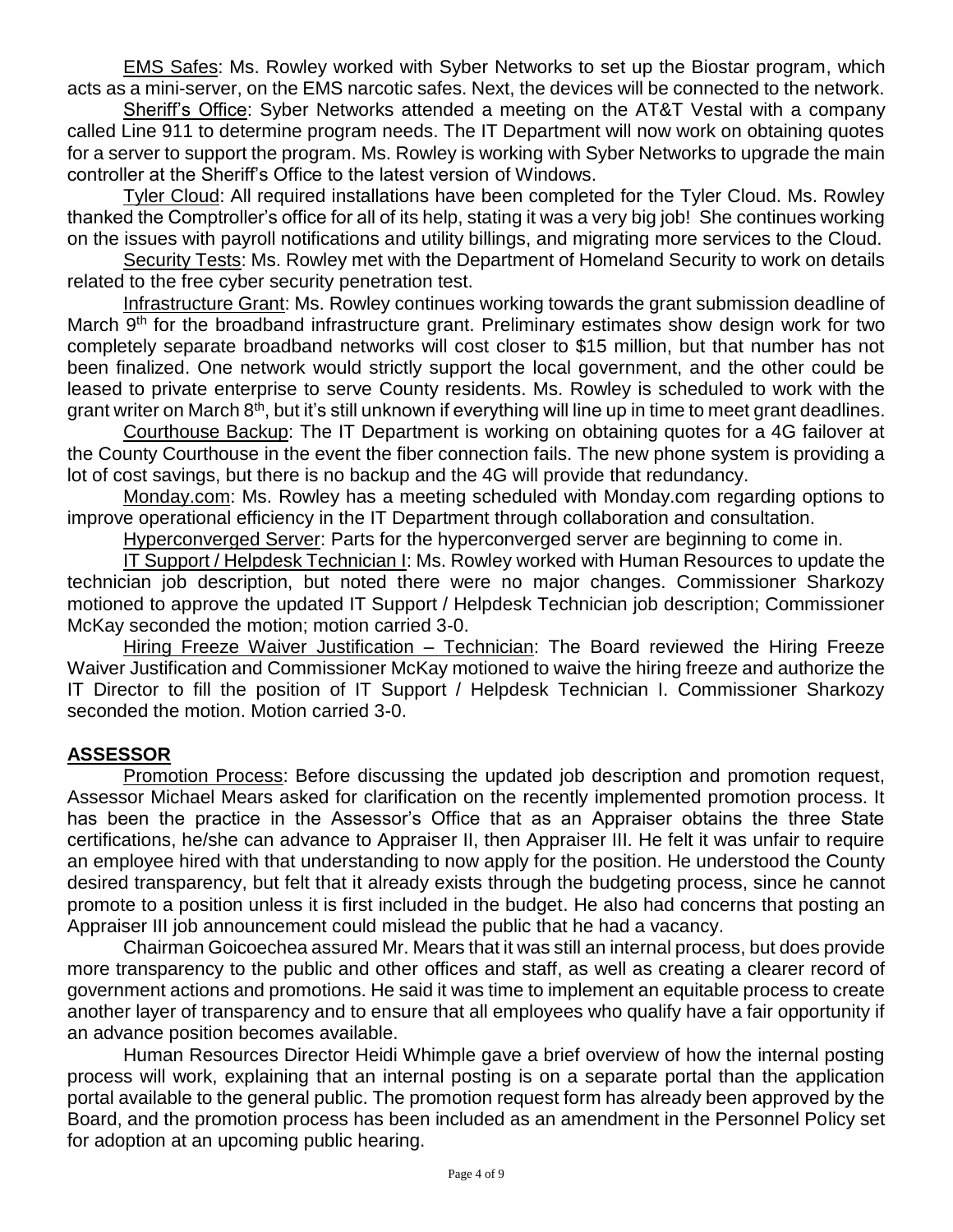Updated Appraiser Job Description: Commissioner Sharkozy motioned to approve the updated job description for Appraiser I, II, and III; Commissioner McKay seconded the motion; motion carried 3-0.

Promotion Request – Appraiser III: Mr. Mears submitted promotion request paperwork seeking authorization to internally fill the position of Appraiser III. Commissioner Sharkozy motioned to approve the promotion request for an Appraiser III position in the Assessor's office; Commissioner McKay seconded the motion. Motion carried 3-0.

## **HUMAN RESOURCES**

Updated Job Description – Kitchen Aide: HR Director Heidi Whimple said she was assisting Senior Center Program Director Millie Oram, who could not attend the meeting due to work duties. She presented an updated position description for Kitchen Aide Senior Center Casual Worker. Commissioner Sharkozy motioned to approve the updated position description of Kitchen Aide Senior Center Casual Worker; Commissioner McKay seconded the motion; motion carried 3-0.

Hiring Freeze Waiver – Kitchen Aide: Paperwork was submitted requesting waiver of the hiring freeze. Commissioner Sharkozy motioned to waive the hiring freeze and authorize the Senior Center Program Director to fill the position of Kitchen Aide at the Eureka Senior Center; Commissioner McKay seconded the motion; motion carried 3-0.

## **NEVADA DEPARTMENT OF TRANSPORTATION**

Emigrant Pass Bridge Replacement: NDOT Supervisor III, Associate Engineer Robert Thran was in attendance to update the Board and the public on the 24-hour I-80 closure scheduled in June for demolition and replacement of the Interstate 80 bridge at Emigrant Pass, originally constructed in 1967. Mr. Thran apologized for running a bit late, stating he did his duty and stopped to help a motorist on SR 278.

Mr. Thran explained that NDOT has constructed a westbound truck climbing lane and is in the process of constructing an eastbound truck climbing lane, requiring a new structure at Emigrant Pass because the current structure obstructs the eastbound lane. To accomplish this, a portion if I-80 will be closed on June 18<sup>th</sup> from 9:00 p.m. to 5:00 a.m. NDOT believes this overnight timeframe will interrupt less traffic. This will allow demolition of the bridge and stockpiling of the demolition material, which will be moved after the Interstate is reopened. The new bridge will be pre-constructed and ready to move into place.

There will be four closure points – two westbound and two eastbound. The first eastbound closure will be at Exit 231 in Battle Mountain, giving motorists the option to detour south down SR 305 to Austin, then to US Hwy. 50, and back up SR 278 to Carlin. The second eastbound closure will be at Beowawe Exit 261, providing a last chance to turn around. The westbound closures will be at Exit 279 at Carlin and again at Exit 271 at Palisades, giving motorists the option of turning around or detouring via SR 278, to US Hwy. 50, and up SR 305 to Battle Mountain. All closure points will have law enforcement support.

Public safety was given primary consideration in the closure decision, because once the bridge spans start coming down, there is no way to ensure the stability of the bridge. NDOT will deploy a vast network of signage (including portable signs/message boards and overhead message boards) in all directions informing and warning motorists of the closure and available options and including information on next available services. NDOT is making community tours and giving presentations in all potentially impacted counties. A public information flyer will be distributed soon.

NDOT will also be contacting Cortez Mine concerning impacts to the bus traffic that travels I-80 to and from the minesite. Mr. Thran expects to visit the Commissioners once more as the project gets closer for a final update. Chairman Goicoechea offered Eureka County's assistance in outreach concerning the closure.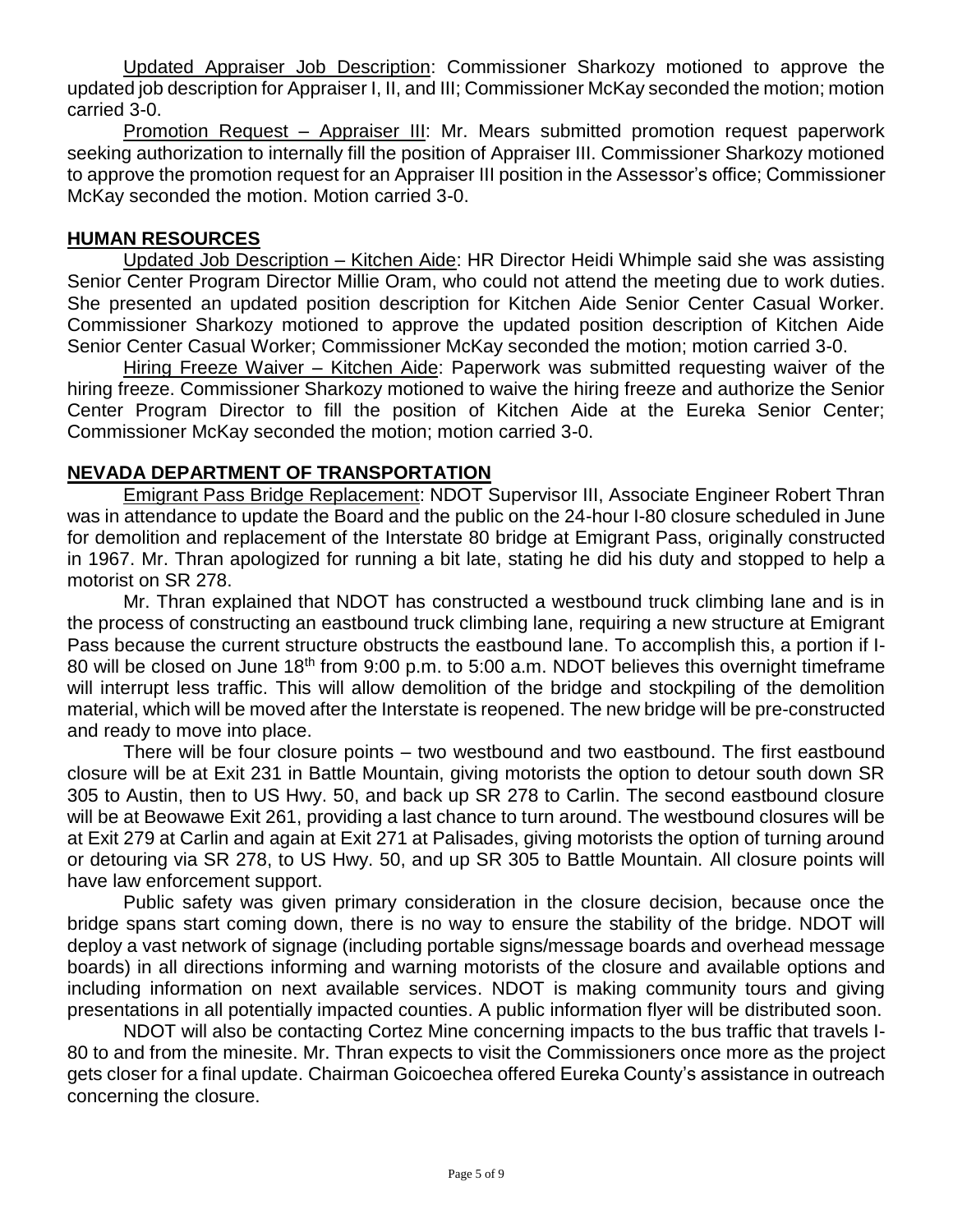## **CRESCENT VALLEY TOWN ADVISORY BOARD**

Possible Code Changes: Recently, the Crescent Valley Town Advisory Board asked that its meeting time, which is set by County Code, be changed. The Town Board agreed to review the entire portion of the Code governing the Town Board in order to suggest any other changes. It also requested that its meeting stipend of \$45.00 per meeting (\$90.00 per month) be increased.

Comptroller Kim Todd provided the Commissioners with revenue and expenditure statistics for Crescent Valley Town over recent years, commenting that the town earns about \$33,000.00 annually in tax revenues but spends more than double, or about \$73,000.00 annually.

A CVTAB representative was not available at meeting time, and the Town Board later informed the Commissioners that its members had decided no changes were needed at this time.

#### **ROAD DEPARTMENT**

Report on Activities: Ray Hodson, Assistant Public Works Director, reported on Road Department activities. Both southern and northern crews continue working on the gravel haul to Barth Road. The screening plant is running in the Cottonwood Pit and a large amount of material has been stockpiled there. The screening plant will be moved to the Cortez Pit shortly. A culvert was installed north of Venturacci's. The southern crew had a snow plow and sander out on February 21<sup>st</sup> (Mr. Hodson commented that it always snows for the younger boys' wrestling tournament!). The northern crew had some snow removal around Barth and Maggie Creek. A culvert was installed on the Barth Road. A blade has been working in the town of Crescent Valley. The Dean Dann Road, Spa Road, and Cortez Road were also bladed.

The buildings and grounds crew has been working on the dugouts at the Crescent Valley ball field. Once the chain link fence is installed, the project will be complete and ready for Little League season. The dugout project is the latest of several projects at the Crescent Valley Town Park, where the County has invested a lot of time, effort, and money.

#### **PUBLIC WORKS**

Public Works Update: Public Works Director Jeb Rowley reported on projects and activities.

FEMA Team: The FEMA EMT team wrapped up its COVID work (vaccinating, testing) the previous week. They worked out of the local clinic and eventually moved to the Eureka Airport. The Resource Liaison Jonica Gonzalez remains at the Airport.

Churchill County is sending a registered nurse to Eureka one day per week. He will continue some of the COVID work and will visit the Senior Center for general care, such as blood pressure checks, and hopes to visit the Senior Center in Crescent Valley as well.

Fire Management: Tim Howell is the new BLM Battle Mountain District Fire Management Officer and will travel to Eureka on March  $9<sup>th</sup>$  to visit with Mr. Rowley and review the Cooperative Fire Protection Agreement and Annual Operating Plan, which are due for renewal shortly.

Mr. Rowley is working with Nevada Division of Forestry to schedule Red Card wildland firefighter refresher training. Training will be done in Eureka on April 5<sup>th</sup> with a morning and an afternoon session. NDF will work directly with the other Volunteer Fire Departments (Pine Valley, Crescent Valley, Dunphy) to schedule training times and locations.

Airport Grant Projects: It appears the snow plow storage building, part of the Airport Capital Improvement Plan, may need to be bumped to the next federal fiscal year. With the amount of federal grant money available, the process has bottlenecked. The cultural survey of the Eureka Airport was submitted months ago, but Mr. Rowley doesn't anticipate environmental review and approval in time for the current grant deadline.

Public Works met with the Phoenix ADO (Airline Dispatch Office) to update the five-year Airport Capital Improvement Plan. Mr. Rowley will give an updated report at a future meeting.

McEwen Mining: Mr. Rowley continues meeting weekly with Todd Sylvester of McEwen Mining regarding utility and road improvements needed to support construction of a temporary man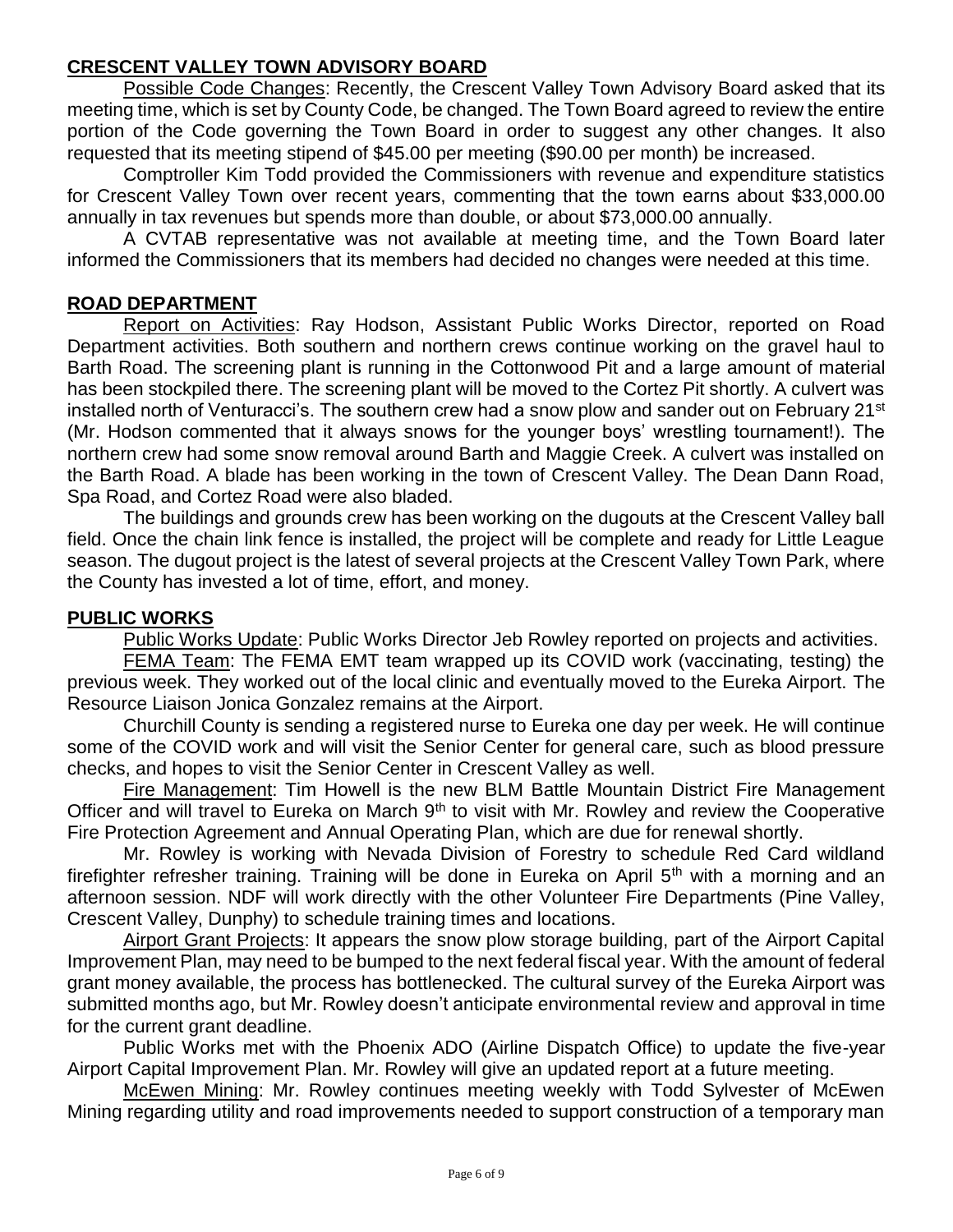camp at the Eureka Canyon Subdivision. McEwen Mining is still evaluating costs and hopes to have a proposal ready for the next meeting.

Beowawe Library Building: Public Works traveled north to assess County buildings, including the Beowawe Library building, the Search & Rescue building, the old road maintenance facility, and the Volunteer Fire Station. The latter three have no water or restroom facilities, and the Beowawe Library is beyond salvage. Floor beams have rotted away; the walls are rodent infested; and it would require structural, electrical, water, sewer, and HVAC improvements to make the facility usable.

Road Project: Lumos & Associates will meet with Public Works in Crescent Valley on March 10<sup>th</sup> to identify a scope of work related to utility work needed before any paving can begin.

Rose Ranch Road Speed Limit Designation: Mr. Rowley and Ray Hodson have been working with Jim Wilkin Trucking on a road maintenance Memorandum of Understanding for 3.5 miles of the Rose Ranch Road, from SR 306 to the cattle guard near the gravel pit at Pioneer Pass. All parties have recognized that a speed limit reduction would decrease the amount of maintenance required on the road. Public Works worked with County staff to draft a resolution.

Commissioner Sharkozy motioned to adopt a Resolution designating a 35 mph speed limit on a portion of the Rose Ranch Road in northern Eureka County; Commissioner McKay seconded the motion; motion carried 3-0.

Eureka, Nevada March 7, 2022

#### **RESOLUTION**

DESIGNATING A 35 MPH SPEED LIMIT ON A PORTION OF ROSE RANCH ROAD, IN NORTHERN EUREKA COUNTY, FROM STATE ROUTE 306 TO RUSTY LANE

WHEREAS, N.R.S. 244.357 empowers the Board of County Commissioners to regulate all vehicular, pedestrian, and other traffic within the unincorporated areas of the County; and

WHEREAS, Rose Ranch Road (M-136) a County-maintained gravel road within such an unincorporated area of northern Eureka County; and

WHEREAS, Eureka County Code, Title 6, Chapter 100, Section .030 authorizes the Board to adopt resolutions designating speed limits upon the public highways, roads, or streets or sections thereof within the County;

NOW THEREFORE BE IT RESOLVED that the Board of Eureka County Commissioners hereby pronounces the following speed limit for the stated portion of the following road within Eureka County:

Road: M-136, Rose Ranch Road, a Main County road, from Speed Limit: 35 mph State Route 306 to Rusty Lane, approximately 5.08 miles

ADOPTED this 7<sup>th</sup> day of March, 2022.

 */s/ J.J. Goicoechea, DVM*

J.J. Goicoechea, DVM, Chairman Eureka County Board of Commissioners

Attest: */s/ Jackie Berg*

Jackie Berg, Administrative Asst. II to the Board of Commissioners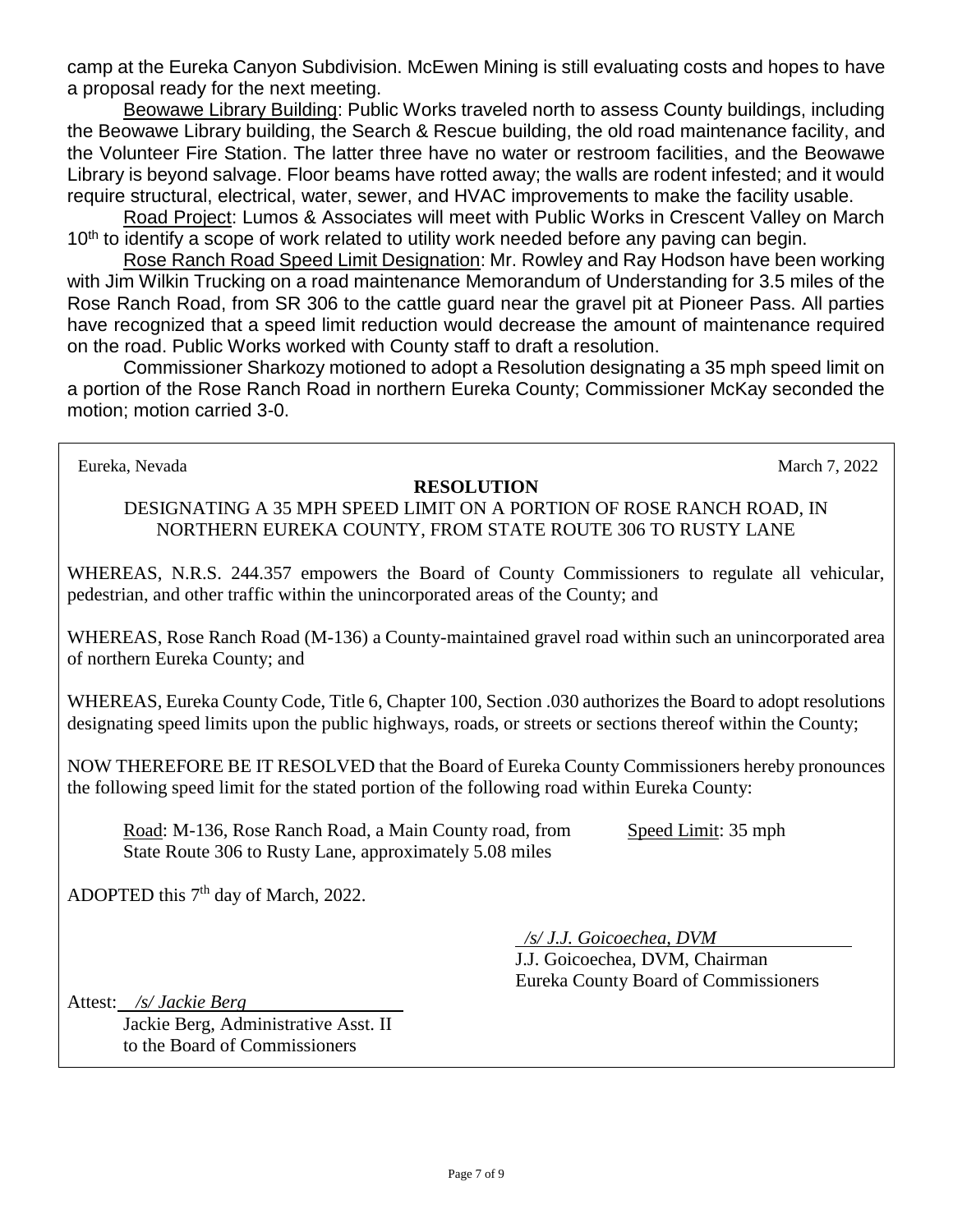# **NATURAL RESOURCES**

Report on Activities: Natural Resources Manager Jake Tibbitts reported on recent activities and meetings.

Mine Permitting: Mr. Tibbitts has been busy reviewing several mining projects currently in the permitting stage with BLM, and is having weekly or biweekly meetings with BLM. Nevada Gold Mines' Goldrush Project is moving forward and the EIS is expected any day. The County recently signed the Cooperating Agency MOU on Nevada Vanadium's Gibellini Project EIS.

South Railroad Project: A new project starting in earnest is Gold Standard Ventures' South Railroad Project on the Pine Mountain Range just across the County line into Elko County. Mr. Tibbitts attended the BLM's kickoff meeting the previous week, and commented that it will be a substantial project with two open pits and a dewatering program. The last Sagebrush Ecosystem Council meeting revealed that this project will create around 22,000 debits for impacts to sage grouse under Nevada's Conservation Credit System.

Golden Lake Exploration: Golden Lake Exploration has been around Eureka doing a lot of drilling in the Jewel Ridge area. The company is moving forward with an EA for a large exploration project.

Ormat Nevada – Crescent Valley Geothermal Project: In late 2021, the County provided comments to the BLM on Ormat's Crescent Valley Geothermal Project. In a phone call with BLM the previous week, Chairman Goicoechea and Mr. Tibbitts were surprised to learn that the BLM is allowing Ormat to move forward with an EA rather than an EIS. Public scoping is not required on an Environmental Assessment. Mr. Tibbitts obtained an advance copy of the draft EA from the Elko District BLM, and it did not incorporate the County's comments or address its concerns.

Drought Letters: Mr. Tibbitts also learned that the Elko District BLM plans on sending drought letters to all grazing permittees, and he expects to hear from some of the ranchers once that occurs.

Diamond Valley Adjudication: The Diamond Valley Adjudication hearings will resume on March 8<sup>th</sup> in District Court. Next week, the court will hear testimony concerning the BLM's claim of public water reserves (PWR 107).

Upcoming Meetings: The Humboldt River Basin Water Authority will meet on March 11<sup>th</sup>, and the recent water applications filed by Gold Standard Ventures are bound to be a topic of discussion. The County Advisory Board to Manage Wildlife will meet on March 17<sup>th</sup>.

America the Beautiful / 30x30 Initiative: The current administration's 30x30 Initiative is intended to protect 30% of the nation's lands and waters by the year 2030. As part of the Initiative, a mapping tool is being built called "American Conservation & Stewardship Atlas." The entire movement is concerning because it is rather vague and fails to define what it means to 'protect' or 'conserve' the land and water. The comment deadline is March 7<sup>th</sup> and, if approved, Mr. Tibbitts will submit comments by the end of the day.

Commissioner Sharkozy motioned to submit comments in response to the Request for Information on development of the American Conservation & Stewardship Atlas as part of the America the Beautiful /30 x 30 Initiative. Commissioner McKay seconded the motion. Motion carried 3-0.

## **CORRESPONDENCE**

Correspondence was received from: Connie Hicks (2); District Attorney Ted Beutel; Natural Resources Manager Jake Tibbitts; HR Director Heidi Whimple; Nevada Assoc. of Counties; Humboldt River Basin Water Authority; Elko City Manager Curtis Calder; Nevada Div. of Environmental Protection; Nevada Dept. of Agriculture; US Dept. of the Interior-BLM; a joint letter from multiple groups and agencies to BLM Director Tracy Stone-Manning; US Senator Jacky Rose, Economic Development Administration; National Assoc. of Counties (multiple); and Governing E-news (multiple).

Commissioner Reports: Commissioner McKay reported that he attended a meeting in Ely with Mt. Wheeler Power, Nevada Vanadium, and Hitachi regarding a potential upgrade to the electrical delivery lines in order to support the Gibellini Project.